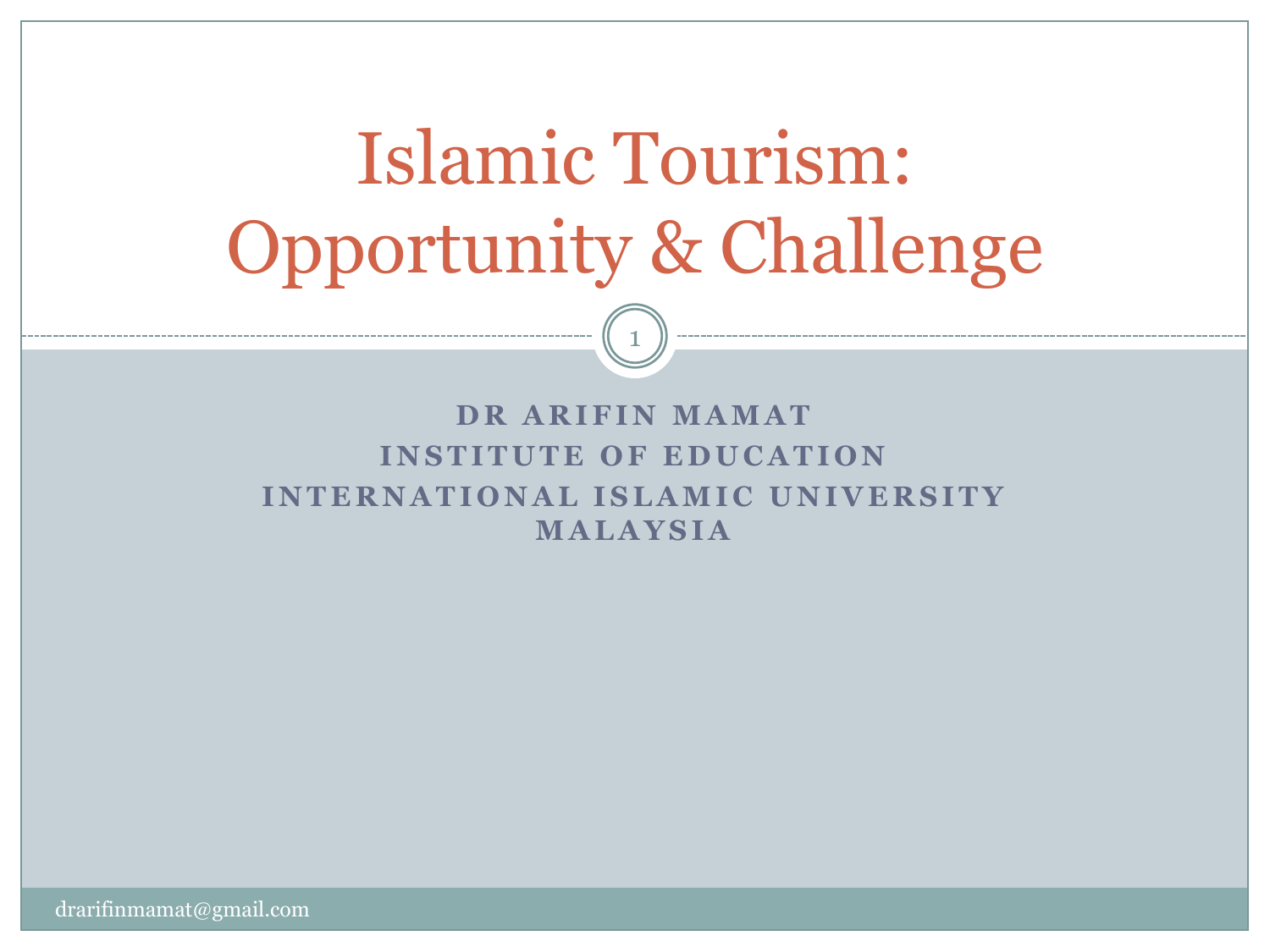

2

#### Any activity, event, experience undertaken in a state that is ISLAMICALLY compliant.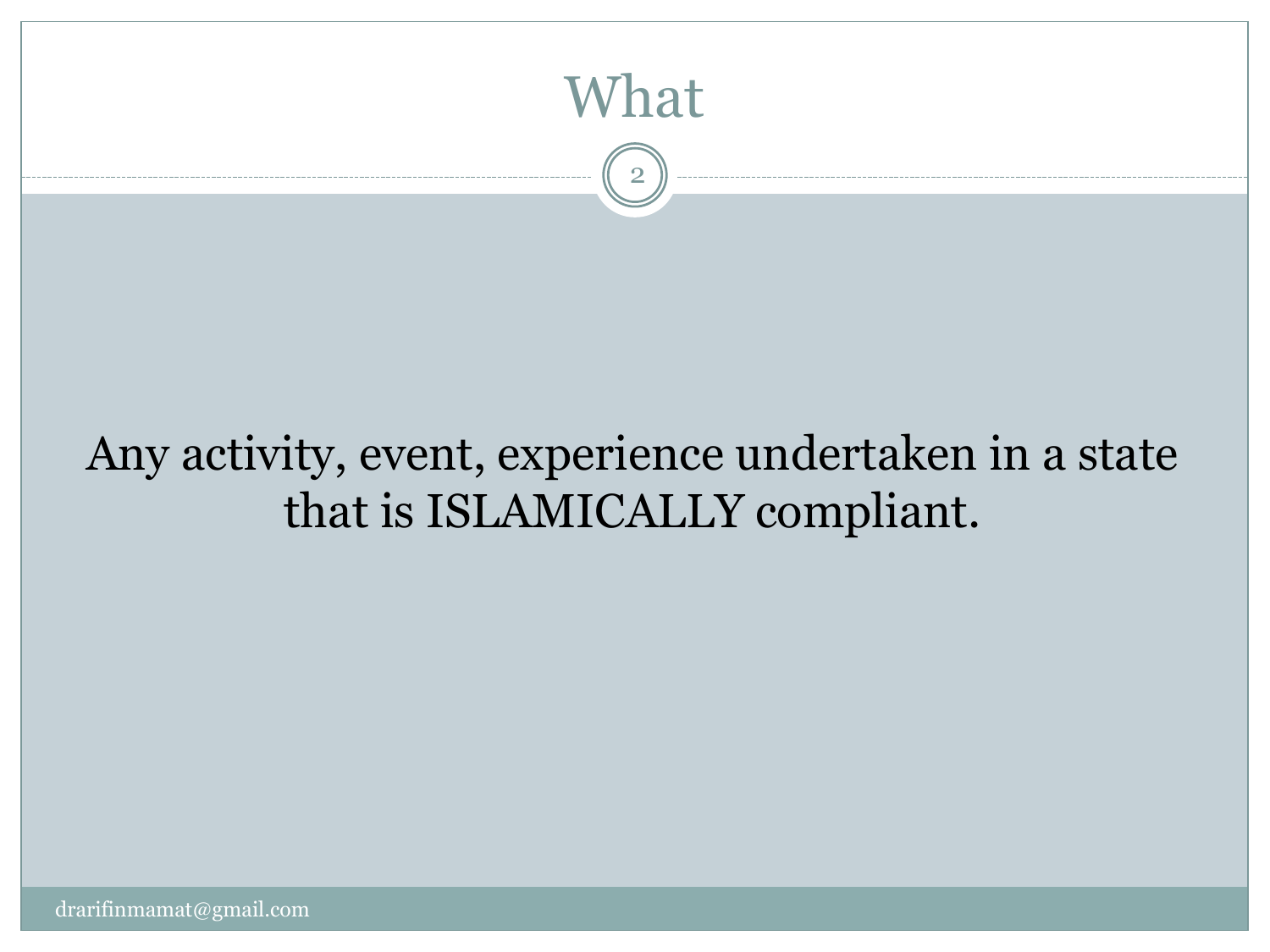### To realize the Greatness of Allah

Why?

3

To appreciate the beauty of Universe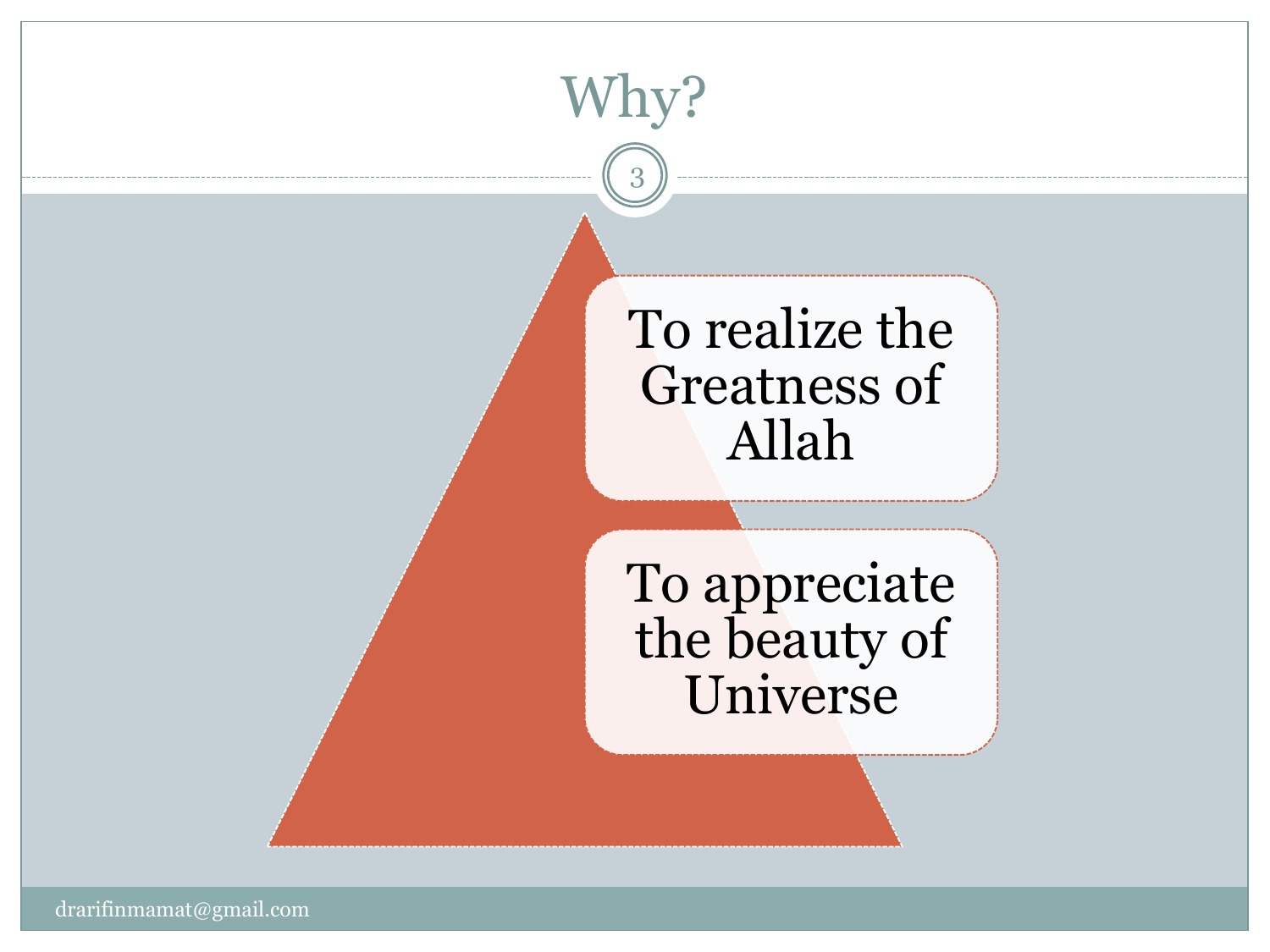#### قُلْ سِيرُواْ فِي ٱلْأَرْضِ فَٱنظُرُواْ كَيْفَ كَانَ عَاقِبَةُ ٱلْمُجْرِمِينَ • ْ ر<br>ب ْ ر<br>ب ء<br>م

 Say: "Go ye through the earth and see what has been the end of those guilty (of sin)." (Al-Qur'an al-Naml: 69)

4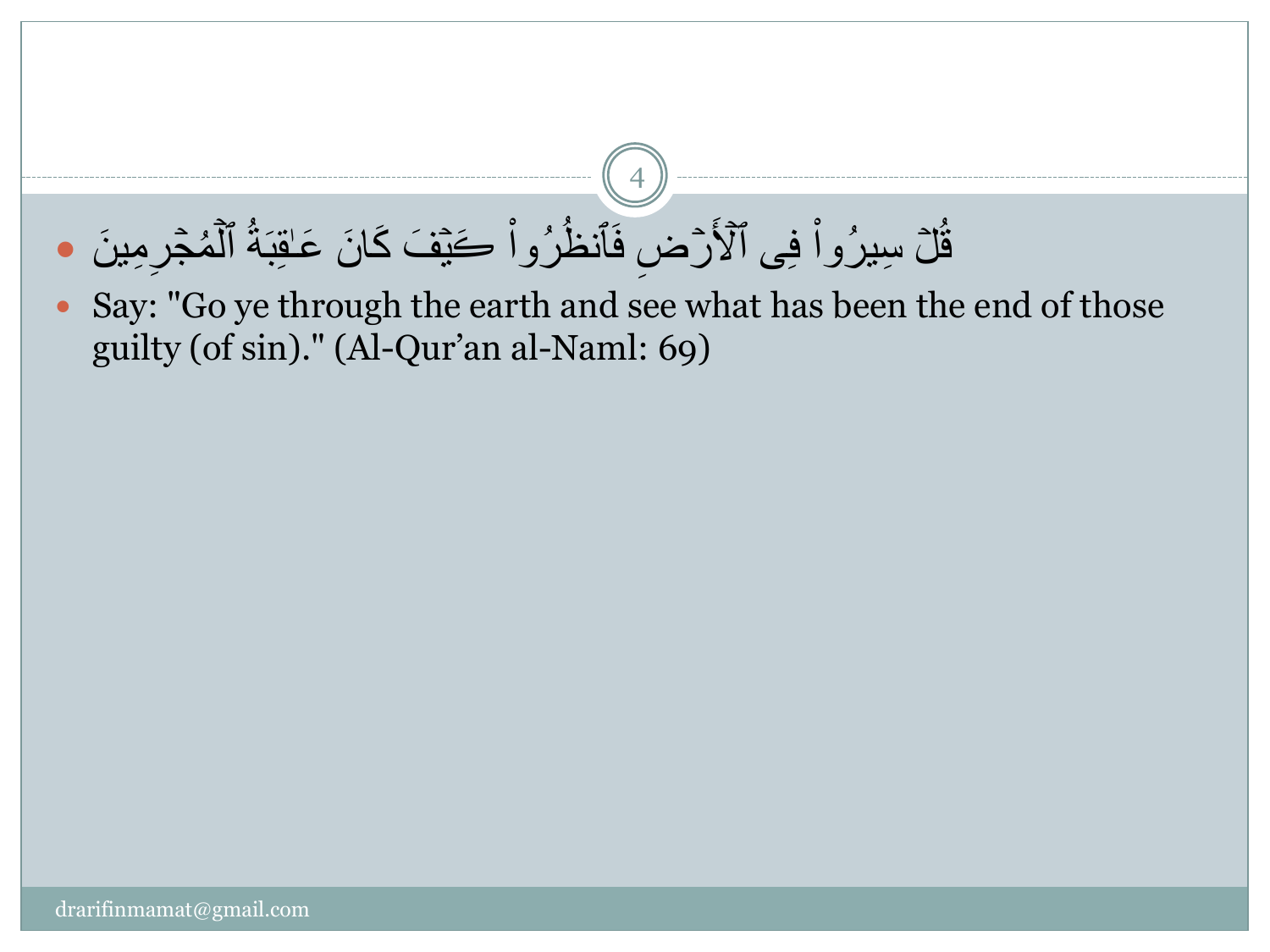#### OPPORTUNITY?

5

## • Sept 11, 2001 changes the world • Potential market in 57 Muslim countries • Population 1.5 billion.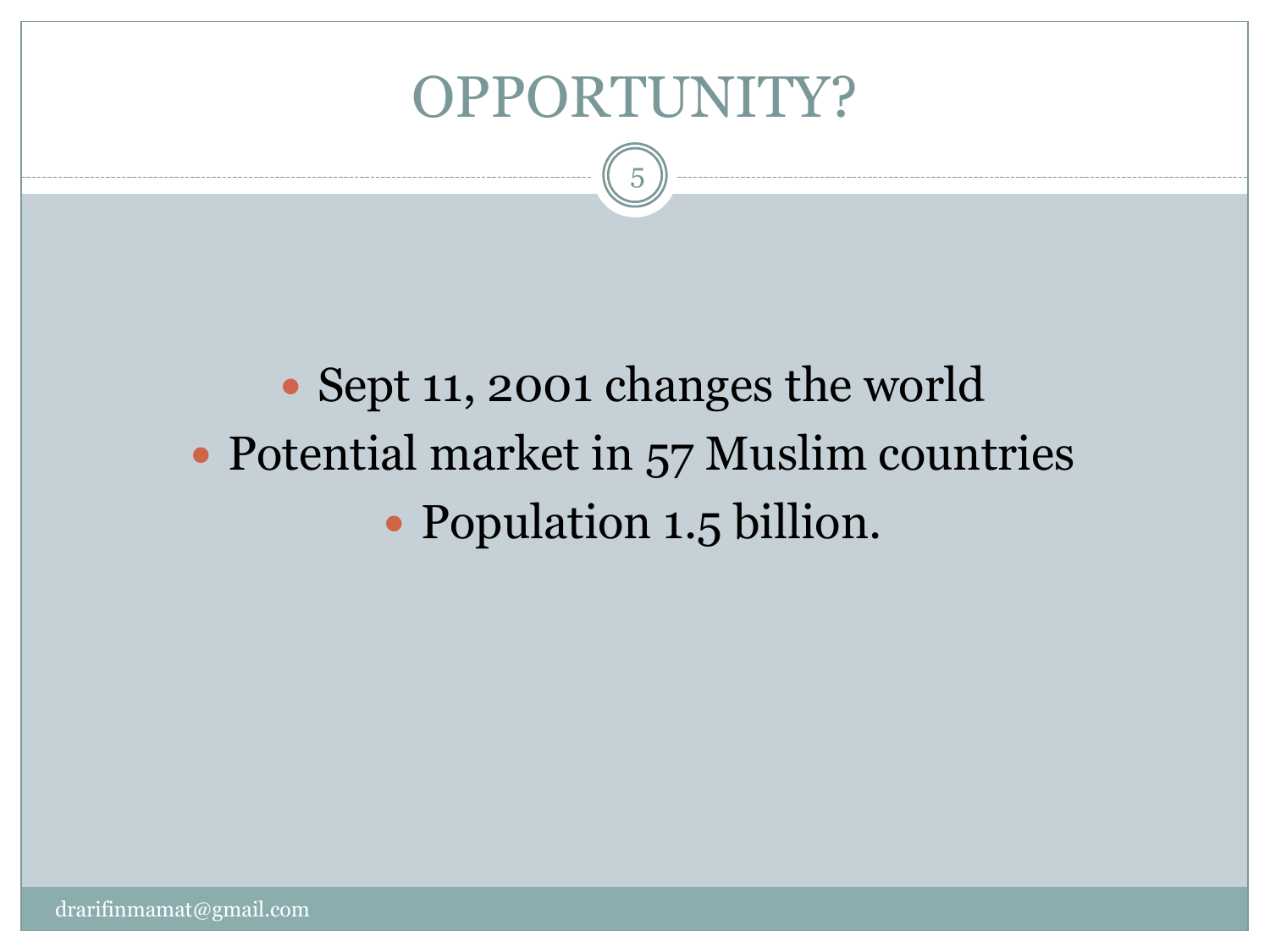

6

## 2- DA'WAH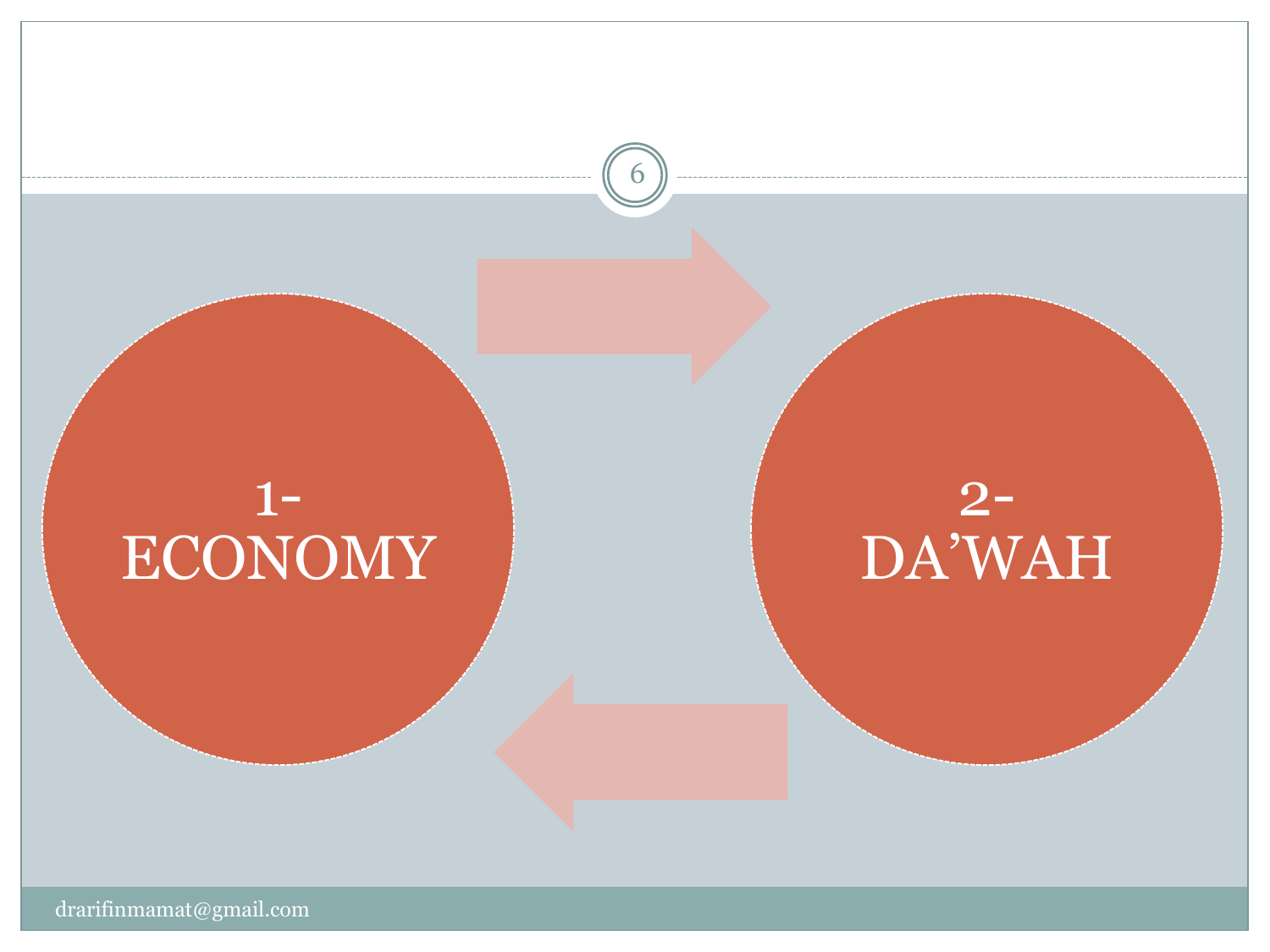#### World's top destinations by international tourism receipts

|        |                       | % change over previous year        |        |         |        |        | <b>Full year</b> |      |       |           |      |      |      |           |
|--------|-----------------------|------------------------------------|--------|---------|--------|--------|------------------|------|-------|-----------|------|------|------|-----------|
|        |                       | (local currencies, current prices) |        |         |        |        | <b>US\$</b>      |      |       |           | euro |      |      |           |
| Rank   |                       | Series <sup>1</sup>                | 08/07  | 09/08   | 10/09  | 11/10  | 2008             | 2009 | 2010  | 2011*     | 2008 | 2009 | 2010 | 2011*     |
| '11'10 |                       |                                    |        |         |        |        |                  |      |       | (billion) |      |      |      | (billion) |
| 1      | 1 United States       |                                    | 13.4   | $-14.7$ | 9.9    | 12.3   | 110.4            | 94.2 | 103.5 | 116.3     | 75.1 | 67.5 | 78.1 | 83.5      |
| 2      | 2 Spain               |                                    | $-0.4$ | $-9.0$  | 3.9    | 8.6    | 61.6             | 53.2 | 52.5  | 59.9      | 41.9 | 38.1 | 39.6 | 43.0      |
| 3      | 3 France              |                                    | $-2.9$ | -7.7    | $-1.1$ | 10.1   | 56.6             | 49.5 | 46.6  | 53.8      | 38.5 | 35.5 | 35.1 | 38.7      |
| 4      | 4 China               | s                                  | 9.7    | $-2.9$  | 15.5   | 5.8    | 40.8             | 39.7 | 45.8  | 48.5      | 27.8 | 28.4 | 34.6 | 34.8      |
| 5      | 5 Italy               |                                    | $-0.1$ | $-7.2$  | 1.4    | 5.5    | 45.7             | 40.2 | 38.8  | 43.0      | 31.1 | 28.9 | 29.3 | 30.9      |
| 6      | 6 Germany             |                                    | 3.2    | $-8.5$  | 53     | 6.7    | 39.9             | 34.6 | 34.7  | 38.8      | 27.1 | 24.8 | 26.2 | 27.9      |
| 7      | 7 United Kingdom      |                                    | 1.6    | $-1.3$  | 84     | 6.9    | 36.0             | 30.1 | 32.4  | 35.9      | 24.5 | 21.6 | 24.4 | 25.8      |
| 8      | 8 Australia           |                                    | 10.7   | 10.3    | $-0.2$ | $-6.2$ | 24.7             | 25.4 | 29.8  | 31.4      | 16.8 | 18.2 | 22.5 | 22.6      |
| 9      | 9 Macao (China)       |                                    | 26.2   | 6.6     | 53.5   | u,     | 16.9             | 18.1 | 27.8  |           | 11.5 | 13.0 | 21.0 |           |
| 10     | 10 Hong Kong (China)  |                                    | 11.1   | 6.7     | 35.6   | 22.7   | 15.3             | 16.4 | 22.2  | 27.2      | 10.4 | 11.8 | 16.7 | 19.5      |
| 11     | 12 Thailand           |                                    | 4.9    | $-9.0$  | 15.7   | 26.0   | 18.2             | 16.1 | 20.1  | 26.3      | 12.4 | 11.5 | 15.2 | 18.9      |
| 12     | 11 Turkey             | \$                                 | 18.7   | $-3.2$  | $-2.1$ | 10.6   | 22.0             | 21.3 | 20.8  | 23.0      | 14.9 | 15.2 | 15.7 | 16.5      |
| 13     | 13 Austria            |                                    | 7.6    | $-5.3$  | 0.9    | 1.7    | 21.6             | 19.4 | 18.6  | 19.9      | 14.7 | 13.9 | 14.0 | 14.3      |
| 14     | 14 Malaysia           |                                    | 5.6    | 9.1     | 5.9    | $-5.1$ | 15.3             | 15.8 | 18.3  | 18.3      | 10.4 | 11.3 | 13.8 | 13.1      |
| 15     | 18 Singapore          |                                    | 10.9   | $-10.1$ | 41.4   | 17.4   | 10.7             | 9.4  | 14.1  | 18.0      | 7.3  | 6.7  | 10.7 | 12.9      |
| 16     | 16 Switzerland        |                                    | 6.7    | $-1.4$  | 1.5    | $-0.1$ | 14.4             | 14.1 | 15.0  | 17.6      | 9.8  | 10.1 | 11.3 | 12.6      |
| 17     | 17 India              |                                    | 14.4   | 8.3     | 18.1   | 19.6   | 11.8             | 11.1 | 14.2  | 17.5      | 8.0  | 8.0  | 10.7 | 12.6      |
| 18     | 15 Canada             |                                    | $-0.2$ | $-6.0$  | 4.2    | 3.5    | 15.7             | 13.7 | 15.7  | 16.9      | 10.7 | 9.8  | 11.9 | 12.2      |
| 19     | 21 Greece             |                                    | 2.8    | $-10.6$ | $-7.6$ | 9.3    | 17.1             | 14.5 | 12.7  | 14.6      | 11.6 | 10.4 | 9.6  | 10.5      |
| 20     | 20 Netherlands        |                                    | $-6.6$ | $-2.3$  | 9.6    | 6.8    | 13.3             | 12.4 | 12.9  | 14.4      | 9.1  | 8.9  | 9.7  | 10.4      |
| 21     | 24 Sweden             |                                    | 0.4    | 6.3     | 1.7    | 12.9   | 11.2             | 10.3 | 11.1  | 13.9      | 7.6  | 7.4  | 8.4  | 10.0      |
| 22     | 26 Korea, Republic of | \$                                 | 59.2   | 0.5     | 55     | 18.8   | 9.8              | 9.8  | 10.4  | 12.3      | 6.6  | 7.0  | 7.8  | 8.8       |
| 23     | 23 Mexico             | \$                                 | 3.4    | $-15.2$ | 4.3    | $-0.8$ | 13.3             | 11.3 | 11.8  | 11.7      | 9.0  | 8.1  | 8.9  | 8.4       |
| 24     | 30 Russian Federation | s                                  | 25.4   | $-20.9$ | $-5.7$ | 29.1   | 11.8             | 9.4  | 8.8   | 11.4      | 8.1  | 6.7  | 6.7  | 8.2       |
| 25     | 27 Portugal           |                                    | 0.5    | $-7.2$  | 10.0   | 7.2    | 10.9             | 9.6  | 10.1  | 11.3      | 7.4  | 6.9  | 7.6  | 8.1       |

Source: World Tourism Organization (UNWTO) @

1 Af percontages are derived from series in local currencies, unless otherwise indicated: \$: US\$; €: euro.

(Data as collected by UNWTO May 2012)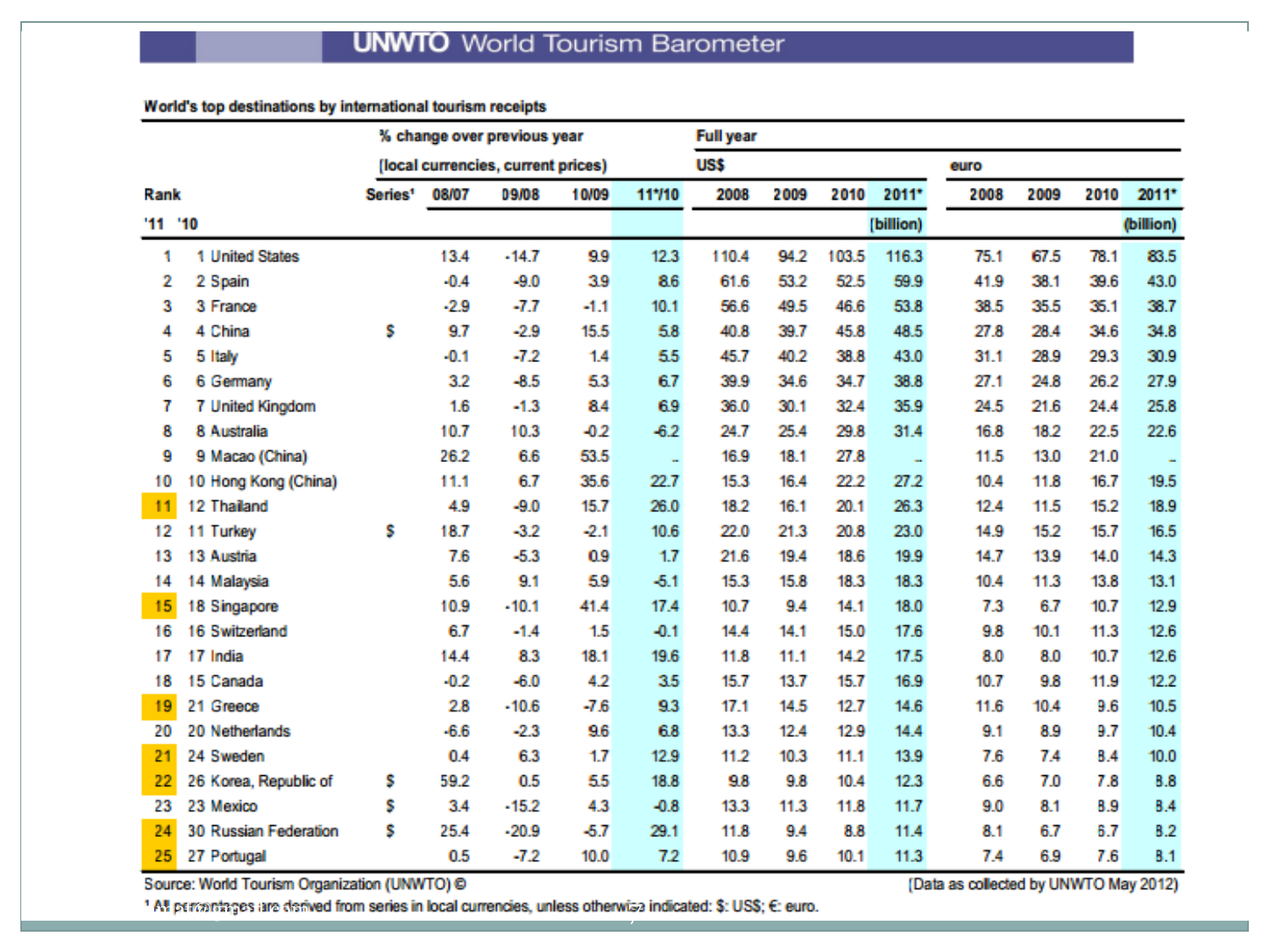#### Source : Tourism Malaysia

#### TOURIST ARRIVALS & RECEIPTS TO MALAYSIA

8

| <b>YEAR</b> | <b>ARRIVALS</b> | RECEIPTS (RM) |
|-------------|-----------------|---------------|
| 2010        | 24.6 Million    | 56.5 Billion  |
| 2009        | 23.6 Million    | 53.4 Billion  |
| 2008        | 22.0 Million    | 49.6 Billion  |
| 2007        | 20.9 Million    | 46.1 Billion  |
| 2006        | 17.4 Million    | 36.3 Billion  |
| 2005        | 16.4 Million    | 32.0 Billion  |
| 2004        | 15.7 Million    | 29.7 Billion  |
| 2003        | 10.5 Million    | 21.3 Billion  |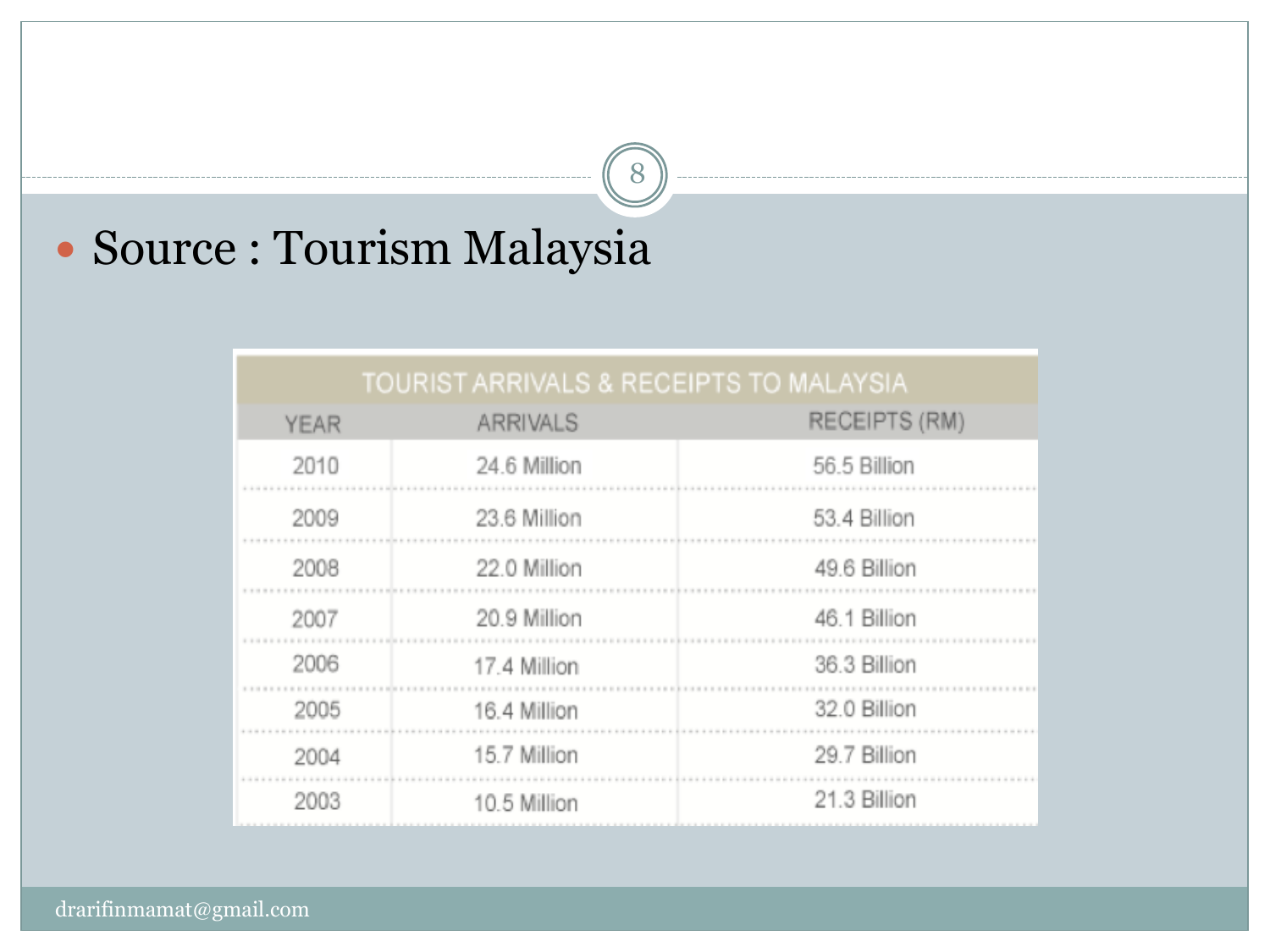• 24.7 million tourist visited Malaysia (until 18th Nov. 2012, Tourism Minister, Bernama)

9

- Bid for 36 million tourist 2020
- RM168 billion revenue target

(Tourism Malaysia's Director General, NST: 19 Nov. 2012)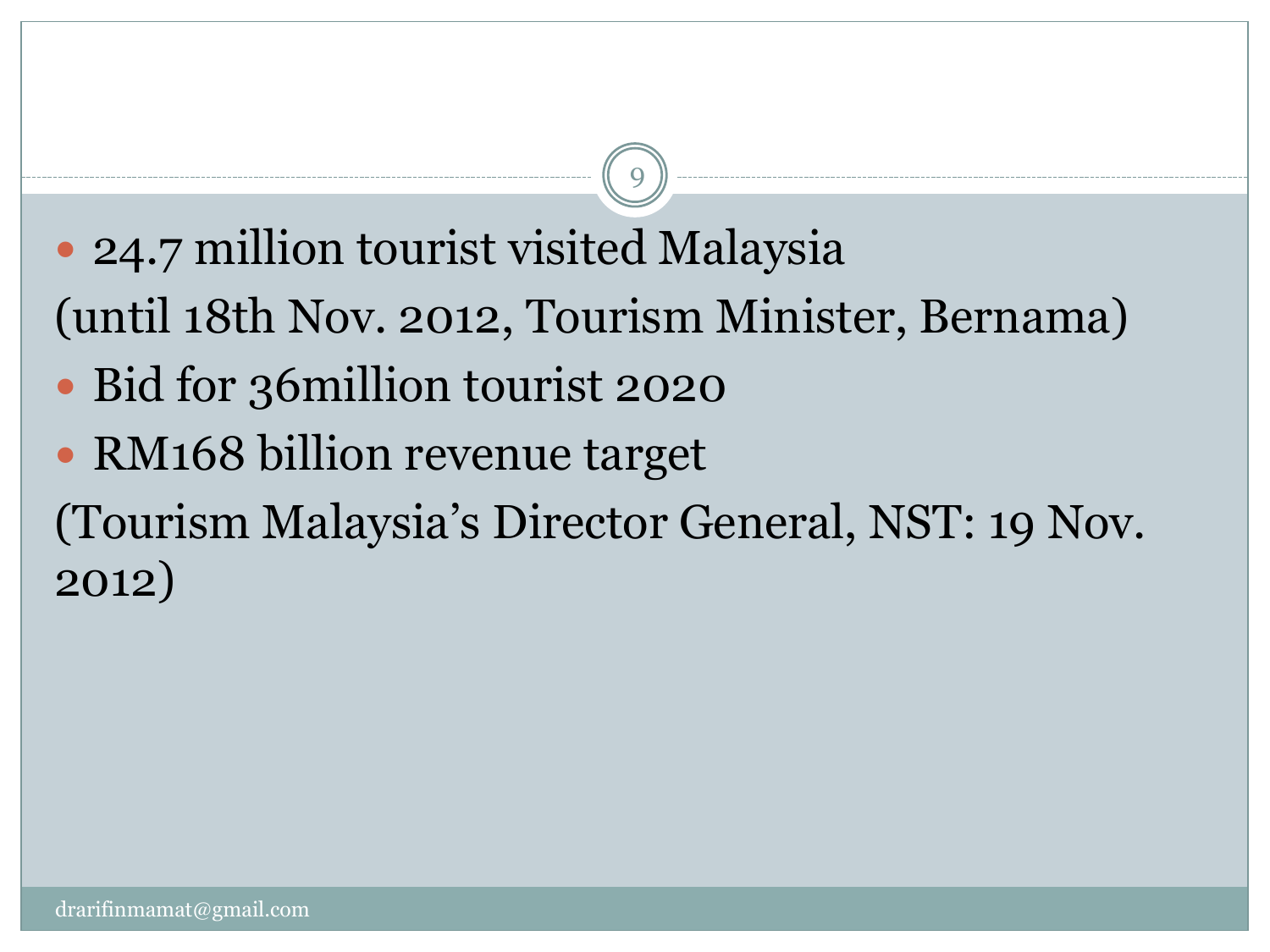## Tourist in Kelantan

10

 From January to May 2012: 1. 55 million from local 584, 131 from foreign countries (Local authority, tourism and cultural EXCO, State Assembly, July, 2012)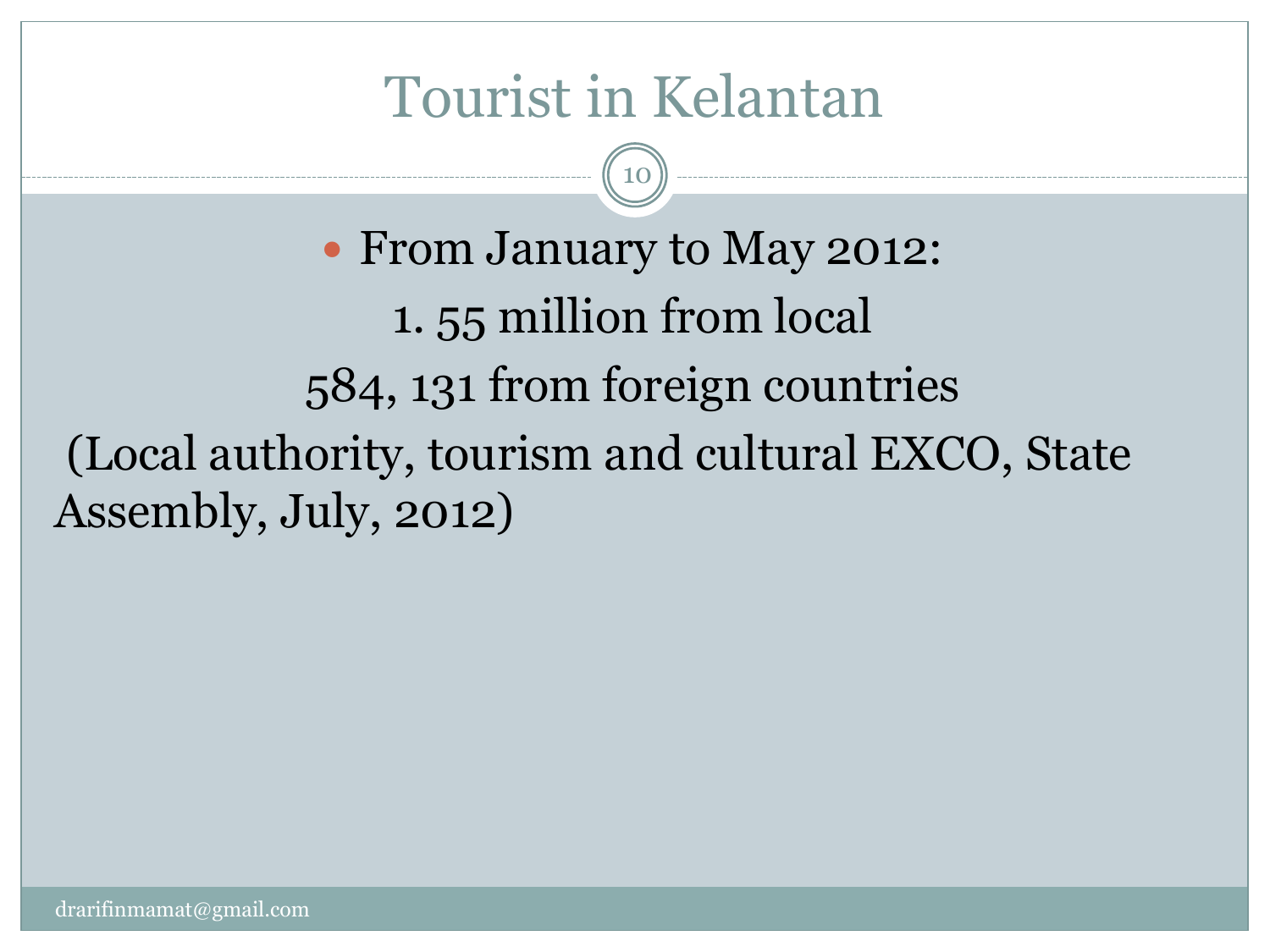# To propagate our religion

11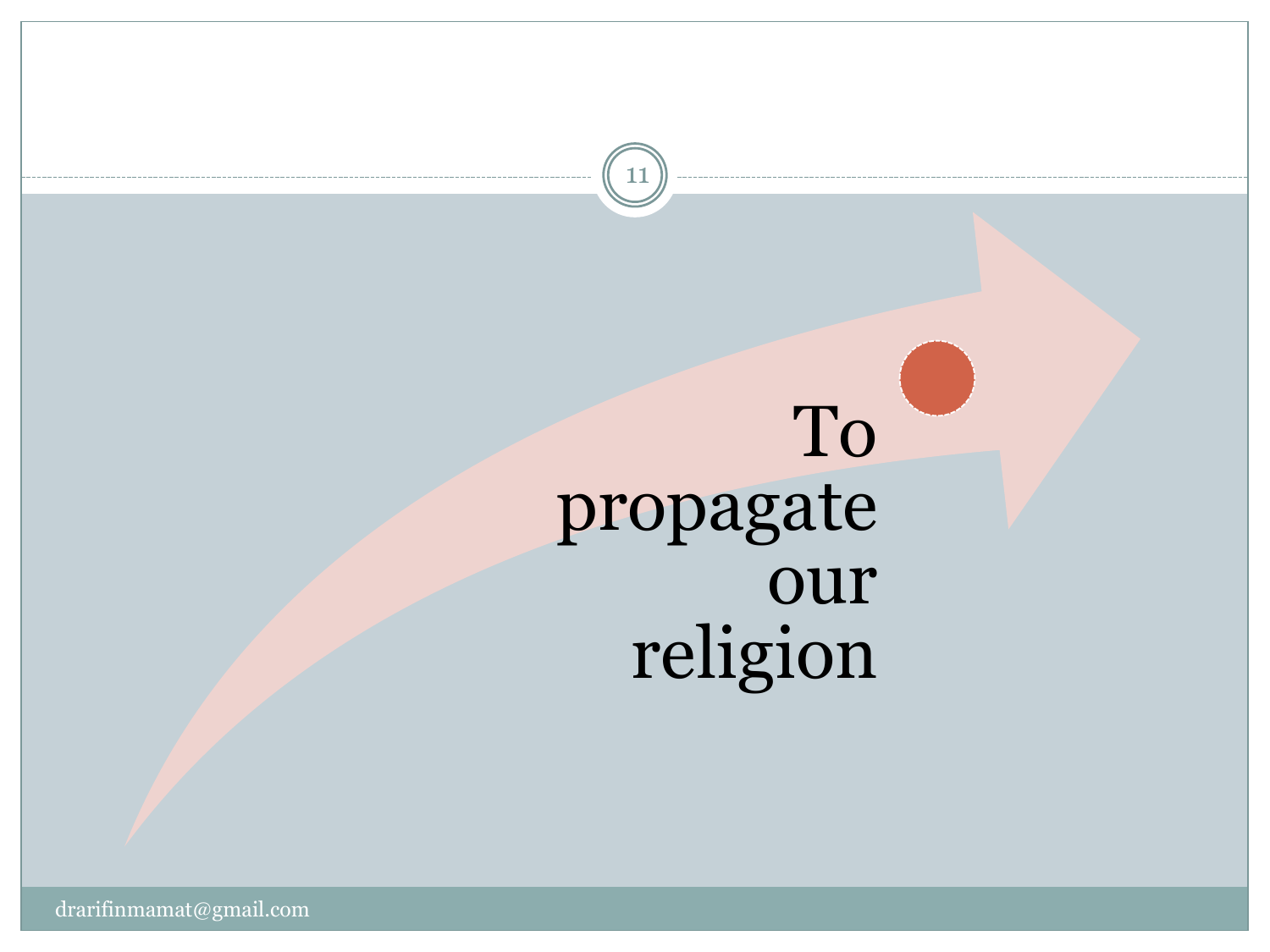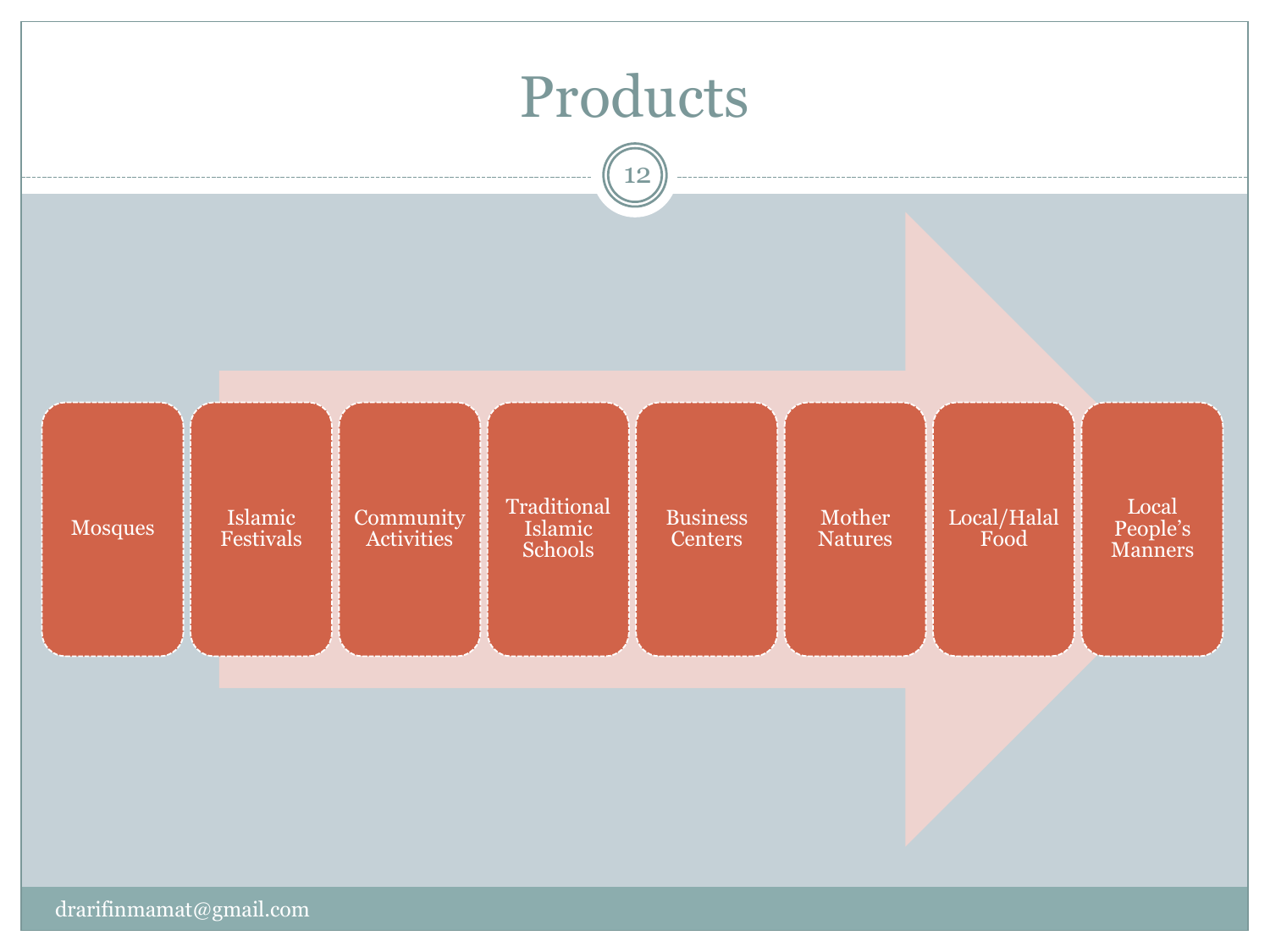